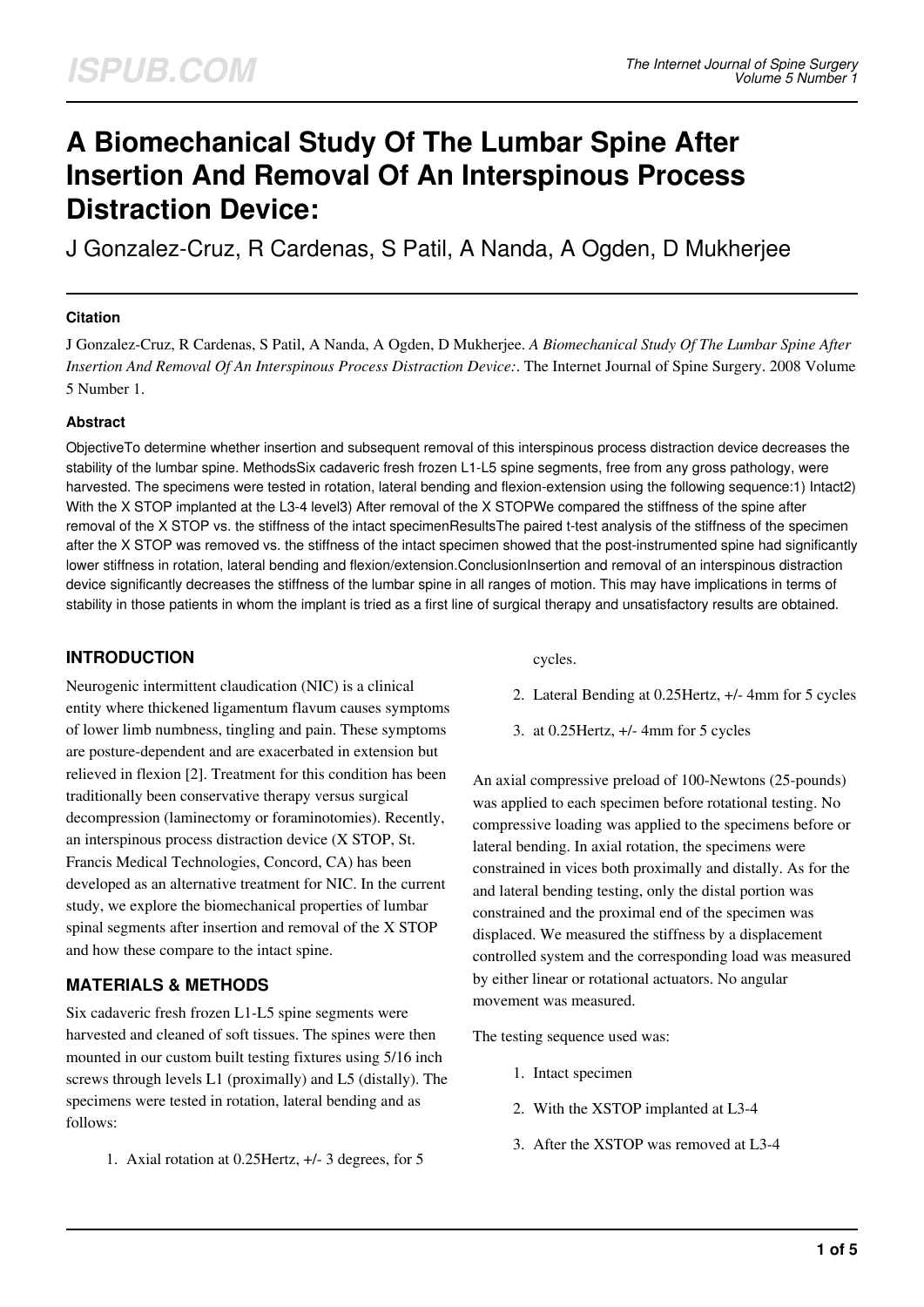The testing frame used was an Instron 8874 biaxial servohydraulic testing frame (Instron Corporation, Norwood, MA). The testing frame was controlled with the Fast Track Console (Ver 5.8.2) software and the data was acquired using Instron's MAX (Ver 6.7). Plotting and analysis was conducted using Microsoft Excel (Microsoft Corp, Redmond, WA). These controls and software were all performed on a Dell Dimension 4100 (Dell, Corp, Round Rock, TX (Figure 1 & Figure 2). Five testing cycles were used on each step to improve reproducibility. The biomechanical properties of the specimens before and after implantation and removal of the X STOP were compared.

# **RESULTS**

The stiffness values for all six specimens in rotation, lateral bending and are shown in table 1 with their respective average values and standard deviations (Table 1). The average stiffness values of the intact specimen in rotation, lateral bending and flexion/extension were 1.06 N-m/degree, 17.03 N-m/mm and 10.61 N-m/mm, respectively. With the X STOP implanted at L3-4, the stiffness values in rotation, lateral bending and flexion/extension were 1.06 N-m/degree, 14.97 N-m/mm and 10.76 N-m/mm respectively. After the X STOP was removed, stiffness values in rotation, lateral bending and flexion/extension were 0.92 N-m/degree, 14.20 N-m/mm and 9.32 N-m/mm respectively. The paired t-test analysis of the intact specimen vs. X STOP removed showed that after removing the X STOP each specimen had lesser stiffness than that of the intact specimen (Table 2-4).

### **Figure 1**

Table 1. Absolute stiffness values of the specimens after tested intact, after implantation of the X STOP at L3-4 and after removal of the X STOP in rotation, lateral bending and flexion / extension. Average values and standard deviations are also sh

|           | ROTATION (N-m/deg) |                      |                         | <b>LATERAL BENDING (N/mm)</b> |                      |                         | <b>FLANION ANTENSION (N/mm)</b> |                      |                         |
|-----------|--------------------|----------------------|-------------------------|-------------------------------|----------------------|-------------------------|---------------------------------|----------------------|-------------------------|
| Specimen  | Intact             | <b>XSTOP</b><br>L3.4 | <b>XSTOP</b><br>removed | Intact                        | <b>XSIOP</b><br>L3.4 | <b>XSTOP</b><br>removed | Intact                          | <b>XSIOP</b><br>L3.4 | <b>XSTOP</b><br>removed |
|           | 0.80               | 0.86                 | 0.68                    | 15.59                         | 16.19                | 15.41                   | 11.13                           | 12.65                | 9.37                    |
|           | 1.27               | 1.38                 | 1.20                    | 18.58                         | 14.74                | 15.59                   | 7.93                            | 7.94                 | 7.20                    |
|           | 1.99               | 1.89                 | 1.82                    | 18.84                         | 18.13                | 18.11                   | 11.62                           | 12.61                | 11.41                   |
|           | 0.60               | 0.58                 | 0.45                    | 11.82                         | 8.18                 | 8.50                    | 10.77                           | 8.91                 | 7.24                    |
|           | 0.65               | 0.55                 | 0.51                    | 19.87                         | 15.84                | 13.95                   | 13.28                           | 13.56                | 12.90                   |
|           | 1.09               | 1.11                 | 0.85                    | 17.47                         | 16.76                | 13.66                   | 8.92                            | 8.91                 | 7.82                    |
| Average   | 1.06               | 1.06                 | 0.92                    | 17.03                         | 14.97                | 14.20                   | 10.61                           | 10.76                | 9.32                    |
| <b>SD</b> | 0.52               | 0.51                 | 0.52                    | 2.94                          | 3.51                 | 3.21                    | 1.92                            | 2.43                 | 2.38                    |

## **Figure 2**

Table 2. Paired t-test analysis of the average stiffness of the specimen after X STOP has been removed from the L3-4 level vs. intact in axial rotation.

| Intact<br>$(N-mdeg)$ | <b>Standard</b><br><b>Deviation</b> | <b>XSTOP</b><br>Removed | <b>Standard</b><br><b>Deviation</b> | P value | Power | <b>Significant</b> |
|----------------------|-------------------------------------|-------------------------|-------------------------------------|---------|-------|--------------------|
| 1.06                 | ±0.52                               | 0.92                    | ±0.52                               | 0.001   | 0.99  | Yes                |

## **Figure 3**

Table 3. Paired t-test analysis of the average stiffness of the specimen after X STOP has been removed from the L3-4 level vs. intact in lateral bending.

| <b>Intact</b> | <b>Standard</b><br><b>Deviation</b> | <b>XSTOP</b> | <b>Standard</b><br><b>Deviation</b> | P value | Power | <b>Significant</b> |
|---------------|-------------------------------------|--------------|-------------------------------------|---------|-------|--------------------|
| $(N-mdeg)$    |                                     | Removed      |                                     |         |       |                    |
| 17.03         | ±2.94                               | 14.20        | ±3.21                               | 0.02    | 0.71  | Yes                |

# **Figure 4**

Table 4. Paired t-test analysis of the average stiffness of the specimen after X STOP has been removed from the L3-4 level vs. intact in flexion / extension.

| <b>Intact</b> | <b>Standard</b><br><b>Deviation</b> | <b>XSTOP</b> | <b>Standard</b><br><b>Deviation</b> | P value | Power | <b>Significant</b> |
|---------------|-------------------------------------|--------------|-------------------------------------|---------|-------|--------------------|
| $(N-mdeg)$    |                                     | Removed      |                                     |         |       |                    |
| 10.61         | $\pm 1.92$                          | 9.32         | $\pm 2.38$                          | 0.05    | 0.47  | Yes                |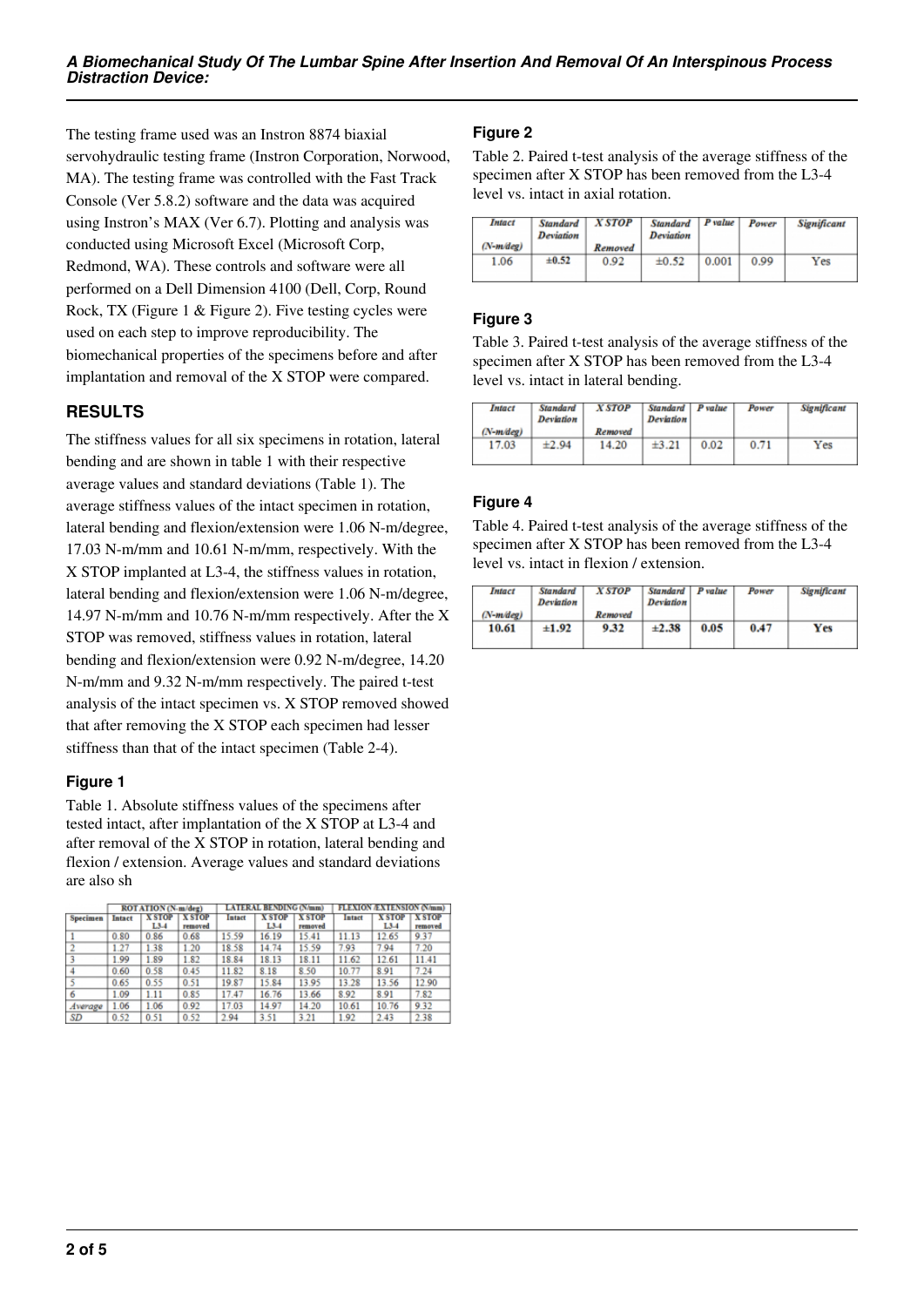*A Biomechanical Study Of The Lumbar Spine After Insertion And Removal Of An Interspinous Process Distraction Device:*

#### **Figure 5**

Figure 1. The speciment being tested on the Instron 8874 (Instron Corporation, Norwood, MA)



#### **Figure 6**





Diagram illustrating the methods and modes of testing the specimens using the Instron machine.

#### **DISCUSSION**

Lumbar spinal stenosis causing neurogenic intermittent claudication (NIC) is one of the most common conditions treated by spine surgeons in the United States. It is well known that the dimensions of the spinal canal change with posture. Encroachment of the neural elements at the degenerated segment of the lumbar spine is exacerbated by extension and relieved by flexion [2]. An interspinous process distraction device (X STOP, St. Francis Medical Technologies, Concord, CA) has recently been added to the armamentarium of procedures to treat NIC.

A randomized, prospective, multi-center study of the X STOP was carried out in the United States [5]. In this trial, 100 patients were randomized to receive the X STOP and 91 were randomized to receive conservative therapy. While this study demonstrated the effectiveness of this device in alleviating NIC symptomatology, it is important to mention that during the course of the trial, 4 patients had the implant removed and 5 patients elected to undergo a laminectomy due to lack of symptom relief.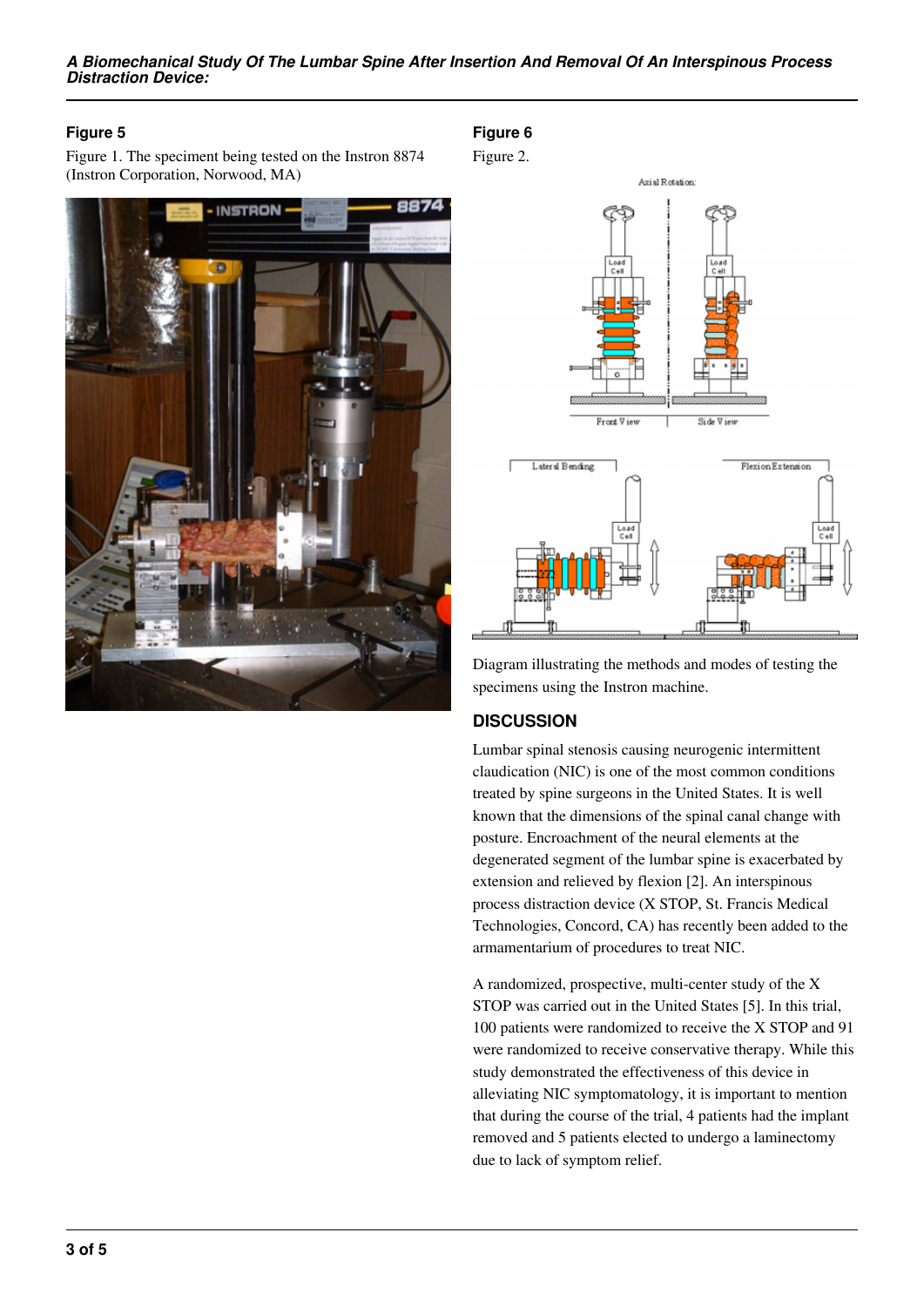Several studies have noted the effects of the X STOP on spinal biomechanics. Decreased intradiscal pressure and mean facet pressure were observed after implantation of this device [1,3,4]. The simultaneous use of the X STOP with other surgical modalities of spinal decompression and the effect on spinal stability has been described in the literature but to our knowledge no data has been published regarding the stability of the spine after removal of this implant [1].

By limiting extension of the affected segment, the X STOP prevents narrowing of the spinal canal and neural foramina, alleviating the patient's symptoms [2]. Anatomically and biomechanically speaking, this device appears to have many advantages. No bony or ligamentous removal is necessary, so preservation of the spinous processes, laminae, supraspinous and interspinous ligaments is possible. At the same time, spinal loading is redistributed and decreased facet and intradiscal pressures have been observed [3,4].

Since no substantial structural changes are induced by using this implant, its removal should not alter the biomechanics of the lumbar spine. While this statement seems logical, to our knowledge no studies have been done to prove it.

In the present study, six cadaveric specimens were tested in rotation, lateral bending and flexion/extension before any intervention (intact), with the X STOP placed at L3-4 and after the device was removed. The stiffness of the specimens in all ranges of motion was measured and compared before and after the implant had been used. Our results indicate that the stiffness of the specimens was significantly lower in all ranges of motion after the implant had been removed. The explanation for these biomechanical findings could be a combination of the defect left in the interspinous ligament by the implant, and the "distraction" effect of the implant on the facet joints (a well-described biomechanical effect of the X STOP is decreasing facet joint loading).

We hypothesized that the X STOP stretches the ligamentous

fibers within the facet joints, rendering them lax after the device is removed. Further contributions to explain our findings should focus on structural analysis of the facets and disc space at the instrumented level.

The importance of our in vitro study resides in presenting the potential effects of interspinous process distraction on spinal stability if the implant has to be removed due to lack of symptomatic relief of NIC. Our results suggest that removal of the X STOP in these patients could mandate further stabilization procedures if they were to undergo traditional decompressive surgery (laminectomy). Perhaps our laboratory study could be validated if a cohort of patients who fail to improve with the X STOP are followed prospectively to evaluate if clinical instability develops after the implant is removed.

# **CONCLUSION**

Insertion and removal of an interspinous distraction device significantly decreases the stiffness of the lumbar spine in all ranges of motion. This might have important implications in terms of stability in those patients in whom the implant is tried as a first line of surgical therapy and unsatisfactory results are obtained

### **References**

1. Fuchs PD, Lindsey DP, Hsu KY, Zucherman JF, Yerby SA (2005) The use of an interspinous implant in conjunction with a graded facetectomy procedure. Spine 30(11):1266-72 2. Richards JC, Majumdar S, Lindsey DP, Beaupre GS, Yerby SA (2005) The treatment mechanism of an interspinous process implant for lumbar neurogenic intermittent claudication. Spine 30(7):744-9 3. Swanson KE, Lindsey DP, Hsu KY, Zucherman JF, Yerby SA (2003) The effects of an interspinous implant on intervertebral disc pressures. Spine 28(1):26-32 4. Wiseman CM, Lindsey DP, Fredrick AD, Yerby SA (2005) The effect of an interspinous process implant on facet loading during extension. Spine 30(8):903-7 5. Zucherman JF, Hsu KY, Hartjen CA, Mehalic TF, Implicito DA, Martin MJ, Johnson DR 2nd, Skidmore GA, Vessa PP, Dwyer JW, Puccio S, Cauthen JC, Ozuna RM (2004) A prospective randomized multi-center study for the treatment of lumbar spinal stenosis with the X STOP interspinous implant: 1-year results. Eur Spine J 3(1):22-31